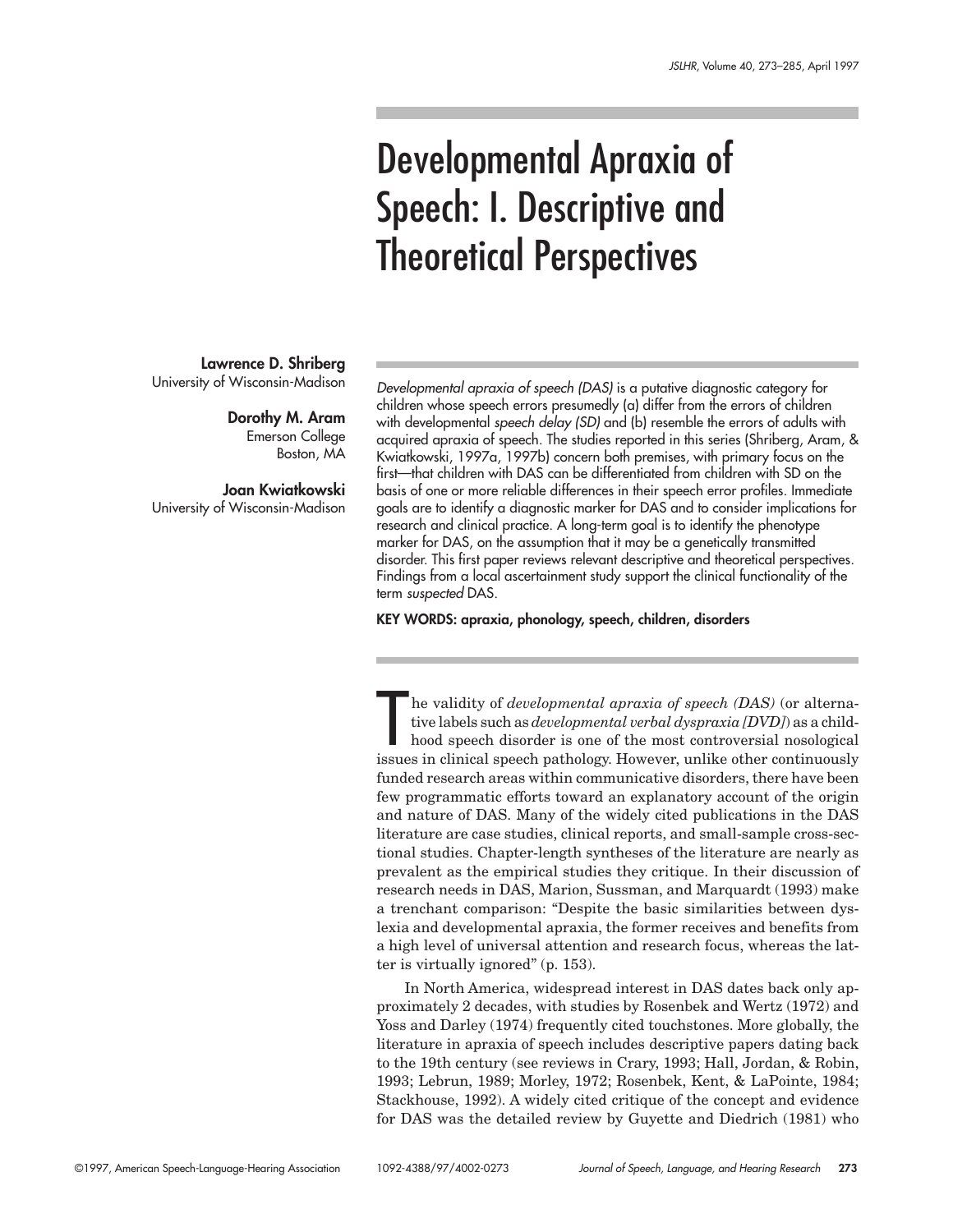concluded: "…No pathognomonic symptoms or necessary and sufficient conditions were found for the diagnosis…. The diagnosis 'developmental apraxia of speech' is neither appropriate nor useful" (p. 44). Notwithstanding the lack of scientific support for DAS before or since Guyette and Diedrich's careful review, perennial claims for the existence of some form of the disorder are apparently well motivated in clinical and research environments.

For clinical needs, DAS appears to provide a tentative explanatory label for children who have *severe*, *irregular*, and *persistent* speech disorders, in contrast to the *mild-to-severe*, *regular*, and typically *self-limiting* error patterns of the common form of developmental phonological disorders studied in detail internationally since the 1970s (cf. Bernthal & Bankson, 1993; Shriberg & Kwiatkowski, 1994). From a research perspective, the clinical entity of DAS continues to offer attractive potential for insights into developmental neurobiological processes underlying the acquisition of normal and nonnormal speech-language systems. Thus, strong clinical and research motivations—coupled with a certain mystique associated with rare disorders and the array of interesting characteristics imputed to children with suspected DAS—underlie continued interest in the possibility of validating at least some form of this putative clinical entity.

# **Descriptive Perspectives Diagnostic Checklists for Children With Suspected DAS**

Two diagnostic features are presumed to characterize children with suspected DAS: Their speech errors (a) differ from the errors of children with developmental *speech delay (SD)* and (b) resemble the errors of adults with acquired apraxia of speech. However, close examination of the DAS literature indicates there is little agreement on the error profiles that substantiate either of these claims. Rather, the state of the art is an approach wherein clinicians and researchers consult a number of diagnostic checklists that purport to characterize *probable* features of children with suspected DAS. For example, Hall et al.'s (1993, Table 2.1, pp. 28–32) comprehensive review organizes literature citations for checklist entries under the following headings: *errors in sound class and manner of production, addition errors, prolongation errors, repetition errors, nonphonemic productions, type of errors, voicing errors, vowel and diphthong errors, difficulties sequencing phonemes, metathetic errors, inconsistency and/or variability of errors, intelligibility, severity of the problem, nasality and/or nasal emissions, groping/silent posturing of articulators, prosodic disturbances, fluency, phonological characteristics, and prognosis*. For each of these 19

categories, Hall and colleagues discuss the relevant findings or viewpoints of researchers who proposed the value of the category for the diagnosis of DAS.

The categorical descriptors used in the *Diagnostic and Statistical Manual of Mental Disorders (DSM-IV*, American Psychiatric Association, 1994) provide a useful framework to summarize diagnostic and epidemiologic findings for children with suspected DAS. Elsewhere, the *DSM-IV* system is used to classify DAS as one of five possible subtypes of *speech delay*, each associated with distal or more proximal etiologies (Shriberg, 1994). For efficiency in the following review, two of the descriptor headings in the *DSM-IV* (pp. 8–9), *Diagnostic Features* and *Associated Features [and Disorders]*, are used to subsume information in the other six major feature categories: *subtypes, age of onset, course, gender, familial pattern*, and *prevalence*. Discussion is limited to clinical-research issues that concern the studies to be reported in the other two papers in this series. Because there is no one characteristic validated as the necessary and sufficient diagnostic feature of DAS (i.e., the *pathognomonic marker*), it is not possible to evaluate the reliability of findings. Pending validated diagnostic criteria, we will continue to refer to the target children in this paper as children with *suspected DAS*, regardless of the nosological term used in the original citation (except for direct quotes).

# **Diagnostic Features Subtypes**

Given the extensive list of candidate behavioral markers for DAS, there has been surprisingly little discussion of the possibility of subtypes. Subtypes represent one of three possible classification perspectives on DAS that have been pursued: *unitary entity, syndrome*, or *subtypes*.

The *unitary entity* perspective is the most prevalent conceptual approach to DAS. The search for synthesis among the composite of behaviors associated with suspected DAS is illustrated in multivariate studies such as those reported by La Voi (1986) and Marlette and Deputy (1988). As above, the goal in such studies is to isolate the one characteristic that differentiates DAS from all other childhood speech problems. For example, Love (1992) states: "To retain [DAS] as a viable syndrome, one must first define the disorder in terms of an obvious, widely reported and constant physical sign, without which the diagnosis cannot be made, along with a set of less-fixed symptoms" (p. 98). Efforts to characterize the features of children with suspected DAS as reflecting a unitary entity have required researchers to propose broad-based theoretical perspectives. For example, Crary's (1984, 1993) influential studies have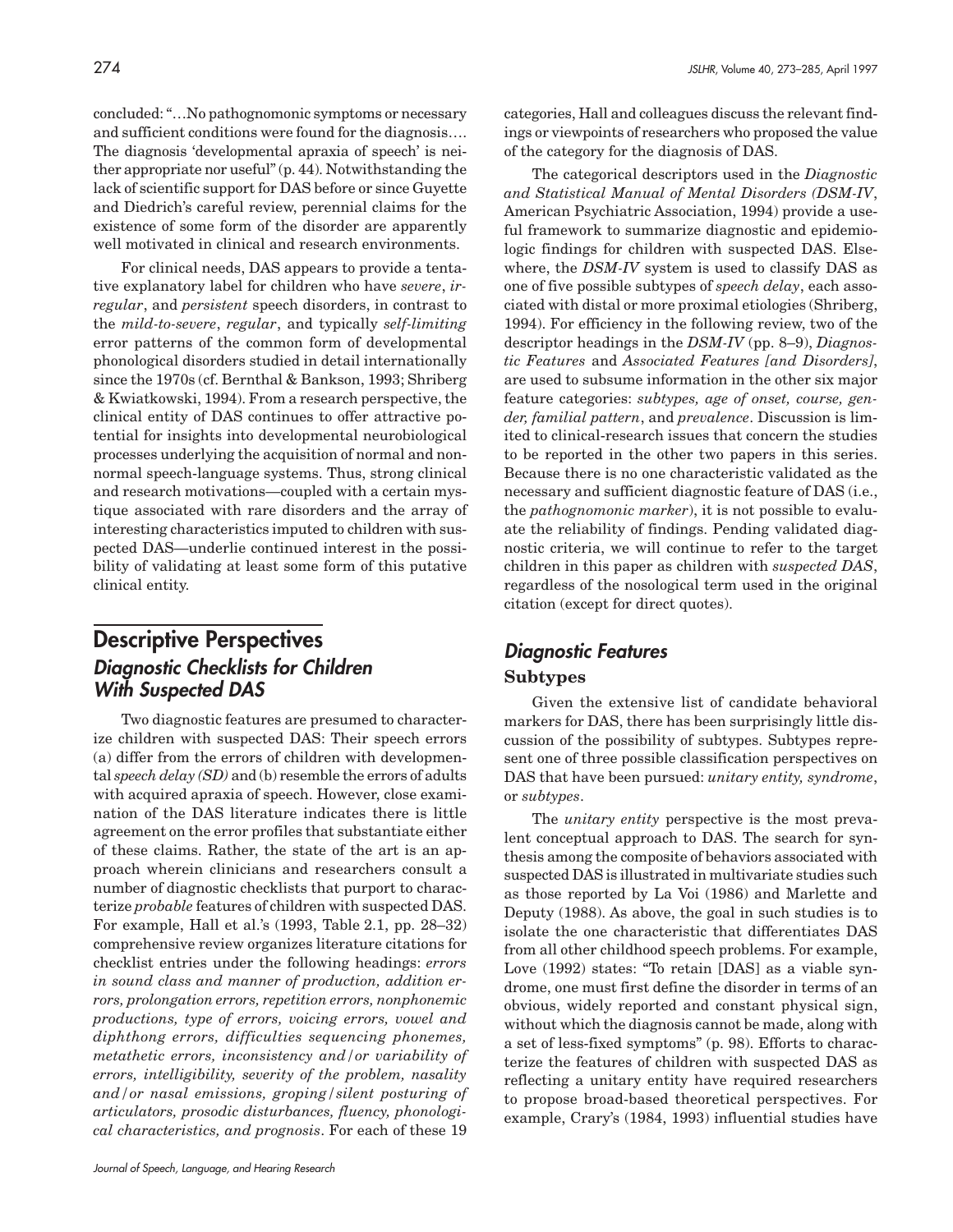conceptualized DAS symptomatology as reflecting a *motolinguistic continuum* embracing both motor and linguistic deficits.

The *syndrome* perspective on DAS does not require one necessary and sufficient diagnostic criterion (cf. Cohen, 1995; Gerber, 1990; Herrmann & Opitz, 1974; Jablonski, 1991; Jorgenson, 1989). Jaffe's (1986) recommendation for diagnosing DAS illustrates this perspective:

Apraxia is defined by a symptom cluster….Not *all* symptoms must be present; no *one* characteristic or symptom *must* be present; and the typically reported symptoms are not *exclusive* to developmental apraxia of speech. Compounding the problem is the observation that children change over time. (pp. 166, 170)

The syndrome or symptom cluster perspective is also consistent with contemporary clinical-research procedures described previously, with DAS identified by some criterial number of "positives" on a behavioral checklist. What the diagnostician is seeking is sufficient evidence of a praxis deficit, ideally from findings in both speech and nonspeech domains. An illustrative list of diagnostic features used to support DAS by clinicians in a region of Australia is reported by Murdoch, Porter, Younger, and Ozanne (1984). The three most frequently reported diagnostic criteria in the complex of symptoms were: (a) struggle, groping, and trial and error behavior on production of some or all phonemes; (b) inability to volitionally produce an isolated phoneme or sequence of phonemes that has/have been produced correctly on other occasions; and (c) failure to achieve, on command, isolated and sequenced oral movements available at an automatic level. The four remaining, less frequent symptoms were (d) speech development shows a deviant pattern; (e) unable to produce, on a diadochokinetic task, sounds produced correctly in isolation; (f) increased number of articulation errors with increased length of utterance; and (g) inconsistent pattern of articulation errors.

The *subtypes* perspective on DAS posits different behavioral characteristics associated with diagnostic criteria for each of two or more subtypes of the disorder. The possibility of subtypes of DAS was specifically raised by Williams, Ingham, and Rosenthal (1981) in a hallmark paper that reported a failure to replicate the findings of Yoss and Darley (1974). However, other than discussions of subtypes associated with differences in severity of involvement among children with suspected DAS, there have been no well-developed typologies. The systematic work of Hayden and colleagues (e.g., Hayden, 1994; Hayden & Square, 1993) represents a closely related approach. Hayden and colleagues divide children with motor speech disorders into four subgroups reflecting differing profiles of speech-motor and cognitivelinguistic function. The diagnosis of DAS is made by exclusion, wherein children with DAS have difficulty with sequenced oral movements and do not meet criteria for any of the other three subtypes.

#### **Age of Onset and Course**

Two characteristics of DAS on which there is apparent consensus are that its onset is early in the developmental period and that the disorder typically has a long-term course of normalization. Examined closely, however, several considerations limit the utility of these two presumedly secure diagnostic features.

First, the developmental period for speech acquisition extends from birth through the onset of adolescence. Exactly which age or stage of articulatory-phonological development marks the relevant *beginning* of speech varies by theoretical and applied research context. Because DAS emphasizes developmental motor-speech processes, it is particularly difficult to designate a delay or difference in the occurrence of a specific speech event as evidence of early onset. Similarly, exactly which temporal markers reflect the upper boundary of the developmental period are not widely agreed upon. Approximately 8.5 years has been suggested as the terminus point for both normal speech acquisition (cf. Locke, 1994) and normalization of speech delay (Shriberg, Gruber, & Kwiatkowski, 1994; Shriberg & Kwiatkowski, 1994). However, development and normalization of adult-like control of some allophones continue past this point until approximately 11-12 years (e.g., Kent, 1976; Shriberg et al., 1994).

Second, relative to the normalization of DAS, although most reports stress the persistence of the speech problem despite intervention, some researchers suggest that some children with suspected DAS have early spontaneous improvement. For example, Morley (1972) comments on several subjects who had early spontaneous improvement, which is consistent with presumed complete recoveries reported by many researchers (e.g., Ferry, Hall, & Hicks, 1975). Morley also describes the long-term normalization histories of many of her subjects with suspected DAS (e.g., one family had four children who remained unintelligible into late adulthood).

Thus, the DAS literature on age of onset and course of the disorder is constrained by a lack of consensus on the relevant temporal/linguistic markers. DAS may be suspected in a child's earliest attempts at talking, but there are no phonological or phonetic parameters of talking that unambiguously document the onset or normalization of the disorder. Moreover, the literature is not clear on the temporal course of the disorder relative to primary and possibly compensatory phonological behaviors. Neither late onset of speech nor late normalization of speech are obligatory features of DAS and, if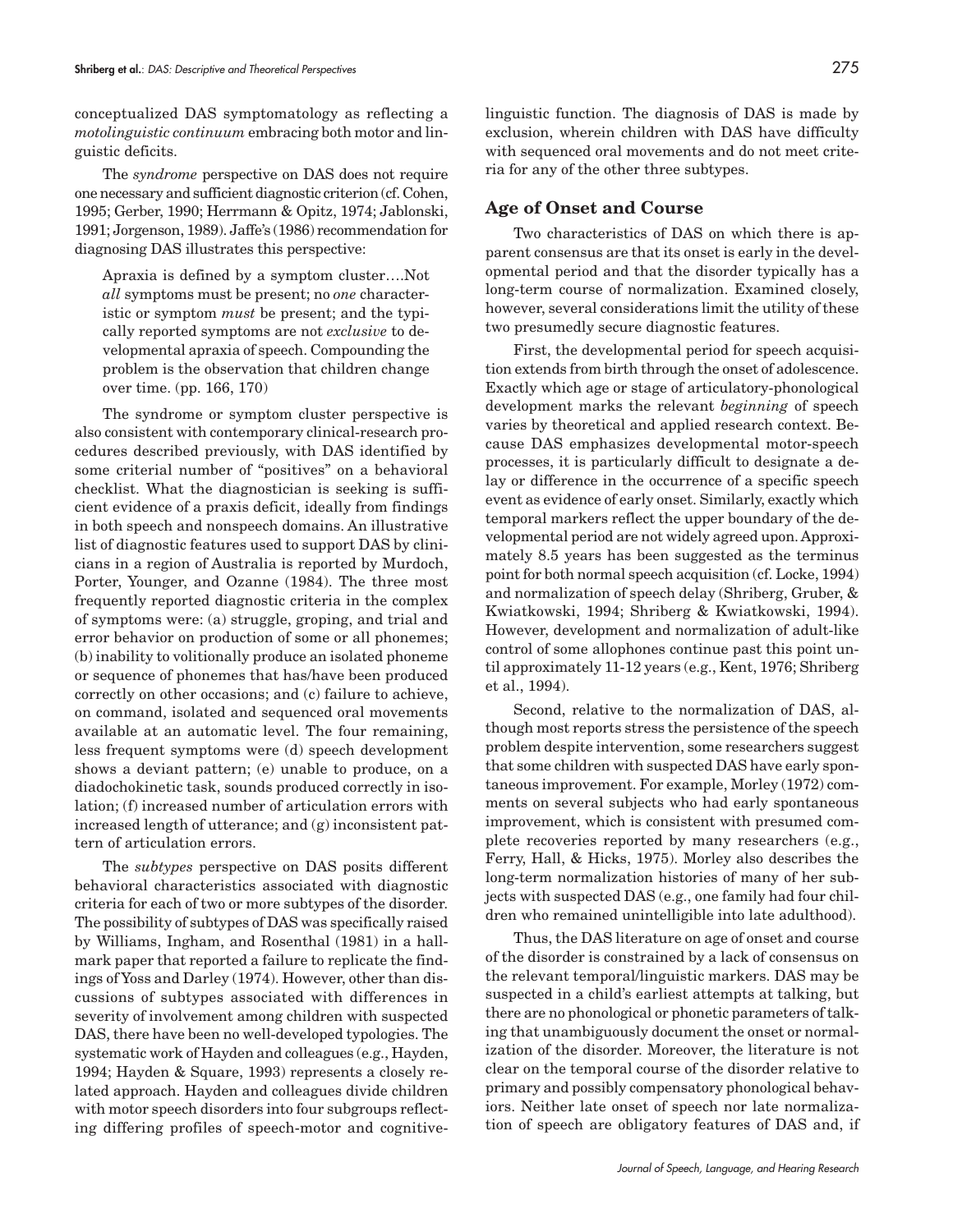either or both are present, they may reflect primary, secondary, or compensatory characteristics.

### **Associated Features of DAS**

The focus in this section is only on epidemiological features, rather than on findings in such areas as nonspeech oral apraxia, manual apraxia, other praxis deficits, or cognitive-linguistic processes (cf. Crary, 1993; Hall et al., 1993).

#### **Gender**

Gender ratios expressing the incidence or prevalence of a disorder are important for explanatory theories, particularly for hypotheses about likely modes of genetic transmission. Reported gender ratios for developmental phonological disorders of unknown origin range from approximately 2:1 to 3:1 affected males to females (Ludlow & Dooman, 1992; Shriberg & Kwiatkowski, 1994). As with all estimates based on clinical referrals, the possibility of ascertainment bias in gender ratios is a methodological concern (e.g., Shaywitz, Shaywitz, Fletcher, & Escobar, 1990).

In the DAS literature, 24 group studies and 11 single subject studies reviewed by Hall et al. (1993) suggest an average boys:girls ratio of approximately 3:1, with individual studies indicating as high as 100% boys. Crary's several studies, reflecting some of the largest reported samples of children with suspected DAS, also suggest boys:girls ratios as high as 9:1 (cf. Crary, 1984). Severity of involvement is an important consideration when evaluating such data because girls may be likely to have more severe expression of X-linked or X-influenced disorders. Hall et al. comment on this possibility as an explanation for their approximately 1:1 gender ratio, noting that their known interest in DAS results in their seeing more severely involved children than seen in a typical caseload.

#### **Prevalence**

Prevalence estimates are also central statistics in epidemiologic, genetic, and other frameworks for description and explanation of disorders. The classification problems described above constrain the ability to obtain point-prevalence estimates for the prevalence of DAS. Morley's (1972) classic study of 944 children in 1,000 Newcastle-Upon-Tyne, England, families yielded 12 children (1.3%) with suspected DAS. An influential study by Yoss (1975) reported a 1% prevalence rate, based on a finding of 10 of 1,000 available children in Rochester, Minnesota, meeting Yoss's widely cited criteria for suspected DAS. Based on the proportion of children referred to one university clinic, a convenience sample that is likely to underestimate population prevalence, Shriberg (1994) estimated the prevalence of suspected DAS at 1–2 children per thousand. Using a population estimate that 2.5% of preschool children have developmental phonological disorders of unknown origin (cf. Shriberg & Kwiatkowski, 1994), the 5% proportion of clinical referrals representing children with suspected DAS yielded a population estimate of  $0.125\%$  (.05  $\times$  .025  $\times$  100) or 1–2 children per thousand.

#### **Familial Aggregation**

Data on the occurrence of suspected DAS in families strongly suggest that at least some form of DAS is familial, and hence likely heritable (e.g., Aram & Glasson, 1979; Aram & Nation, 1982; Crary, 1993; Hall et al., 1993; Lewis, Ekelman, & Aram, 1989; Milloy & Summers, 1989; Morley, 1972; Riley, 1984). These sample citations describe or review a variety of communication deficits in families of children with suspected DAS. The patterns of involvement are consistent with several possible modes of genetic transmission. As with other current research in developmental speech and language disorders, identifying a valid and reliable phenotype marker (Pennington, 1986; see later discussion) is a crucial need for productive genetic research. Until a phenotype marker for DAS is available, it cannot be studied with the powerful new tools in behavioral and molecular genetics that are increasingly being used with other developmental disabilities.

# **Theoretical Perspectives An Organizational Schema**

Figure 1 is a rudimentary schema that provides a framework for brief review of theoretical perspectives on DAS. The schema divides possible proximal origins of faulty speech production in DAS into six linguistic processing stages within the three traditional domains labeled *Input, Organization*, and *Output*. Input processes include a stage reflecting the integrity of *auditory-temporal* processes and a stage reflecting the *perceptualmemorial* processes necessary to acquire the phonology of the ambient language. *Organizational* processes include a *representational* stage, reflecting the segmental and suprasegmental primitives of underlying forms, and a *transformational* stage, which adjusts underlying forms for appropriate morphophonemic, allophonic, and sociolinguistic detail (Edwards & Shriberg, 1982). In some theoretical schemes, these two levels of processing represent a speaker's phonological knowledge (cf. Elbert, Dinnsen, & Weismer, 1984). *Output* processes include a level for *selection-retrieval* of the phonological elements and a level for *prearticulatory sequencing*. As shown in Figure 1, the final stage of *articulatory execution* adds any deficits in the integrity of the motor-speech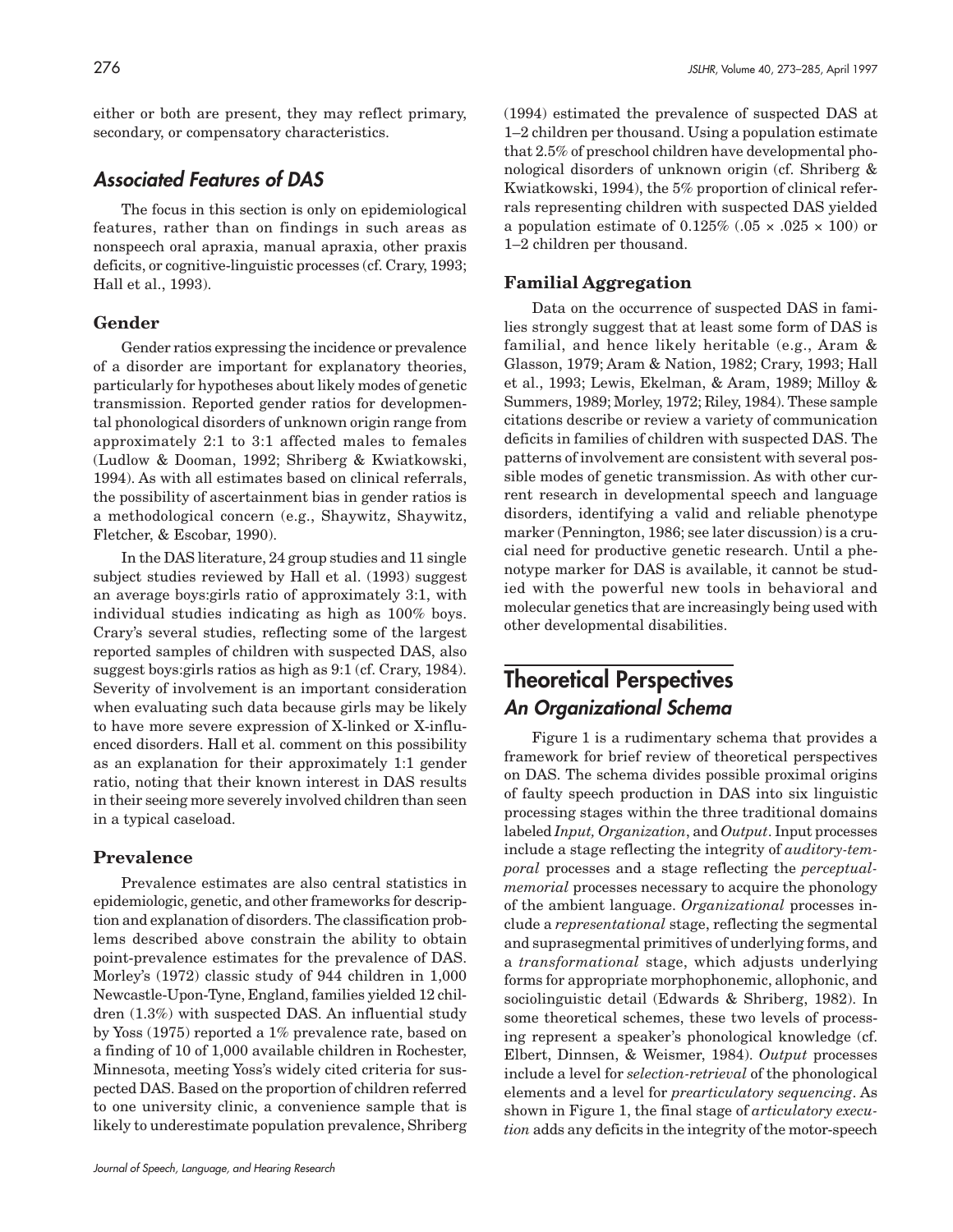Figure 1. Alternative loci of speech production deficits in children with suspected developmental apraxia of speech (DAS).



mechanism to the product of the previous stages. The schema in Figure 1 attempts to use the least theoretically dedicated terms and concepts to organize the array of cognitive-linguistic and motor-speech loci implicated in the pathogenesis of suspected DAS. The schema is deliberately underdeveloped relative to classical speech and speech/language processing proposals (e.g., Bock, 1982; Dell, 1986; Garrett, 1980; Levelt, 1989; Shattuck-Huffnagel, 1983), but is more allied with them than with parallel-processing models (cf. Goldsmith, 1993; Smolensky, 1988). It is also underdeveloped relative to contemporary theories of motor-speech control (cf. Kent, Adams, & Turner, 1996). Its heuristic function is useful only if granted the potential productivity of viewing speech processing at discrete "stages" or "levels."

The terms indicated by brackets in Figure 1 demarcate four sets of dichotomies that recur in theoretical treatments of apraxia of speech. Beginning with *Comprehension* or *Decoding* versus *Production* or *Encoding* processes, note that Organizational processes are necessarily invoked in both activities. The primary dichotomies deliberated in the adult apraxia of speech (AOS) and DAS literatures are represented by the right brackets in Figure 1: Are the speech deficits in apraxia reflecting *Cognitive-Linguistic* or *Phonological* or *Planning* processes versus *Motor-Speech* or *Phonetic* or *Programming* processes? As shown, the former constructs may invoke any one or more of the top five speech processing stages, whereas the latter constructs usually refer to only the lowest output stage as well as to Articulatory Execution. The following discussion referenced to Figure 1 illustrates the diversity of theoretical positions on the nature and origins of DAS.

# **DAS as a Deficit in Input Processes Auditory-Temporal Processes**

Tallal and colleagues have long suggested that a deficit in auditory-temporal processing—specifically in the ability to process rapidly changing information—is a reliable correlate, if not the source, of speech-language delay (e.g., Tallal, 1976; Tallal & Piercy, 1973a, 1973b, 1978; however, see Rapin, 1988; Tomblin, Abbas, Records, & Brenneman, 1995). Robin, Hall, and Jordan (1986) found that 5 children with suspected DAS showed markedly poorer performance than controls in analyzing auditory temporal patterns as stimuli increased in rate. Robin et al. noted that each of the children had disordered speech prosody, suggesting that "impaired temporal perception could impact on their ability to gain information about durational aspects of prosody and add to the observed prosodic difficulties" (p.11).

#### **Perceptual-Memorial Processes**

Jaffe (1980) found that 17 children with suspected DAS performed more poorly than matched normals and children with articulation disorders on each of three standardized perceptual tests to assess recognition, discrimination, and sequence of sounds. Because the children with suspected DAS also had statistically lower performance on oral stereognostic tests, intelligence tests, and a series of language comprehension tests, Jaffe concluded: "The apraxic children performed poorly on all of the perceptual tasks, demonstrating that they have not only the very obvious deficit in their motor, or output, system, but also in these particular sensory, or input, systems" (p. 1). Bridgeman and Snowling (1988) reported that children with suspected DAS had more difficulty than controls in discriminating sequences of phonemes when they occurred in nonsense words. More recently, Groenen, Crul, Maassen, and Thoonen (1993) concluded that, although their subjects with suspected DAS had normal phonemic-stage processing, the auditory stage of speech processing was affected and they had "weaker auditory memory traces." These authors suggested that perceptual discrimination tasks have significant diagnostic value, concluding that "the degree of dysfunctionality in speech production in children with [DAS] is related to the degree of dysfunctionality in speech perception" (p. 3).

### **DAS as a Deficit in Organizational Processes**

The claim that the speech deficits in DAS originate at the level of organizational processes, as depicted in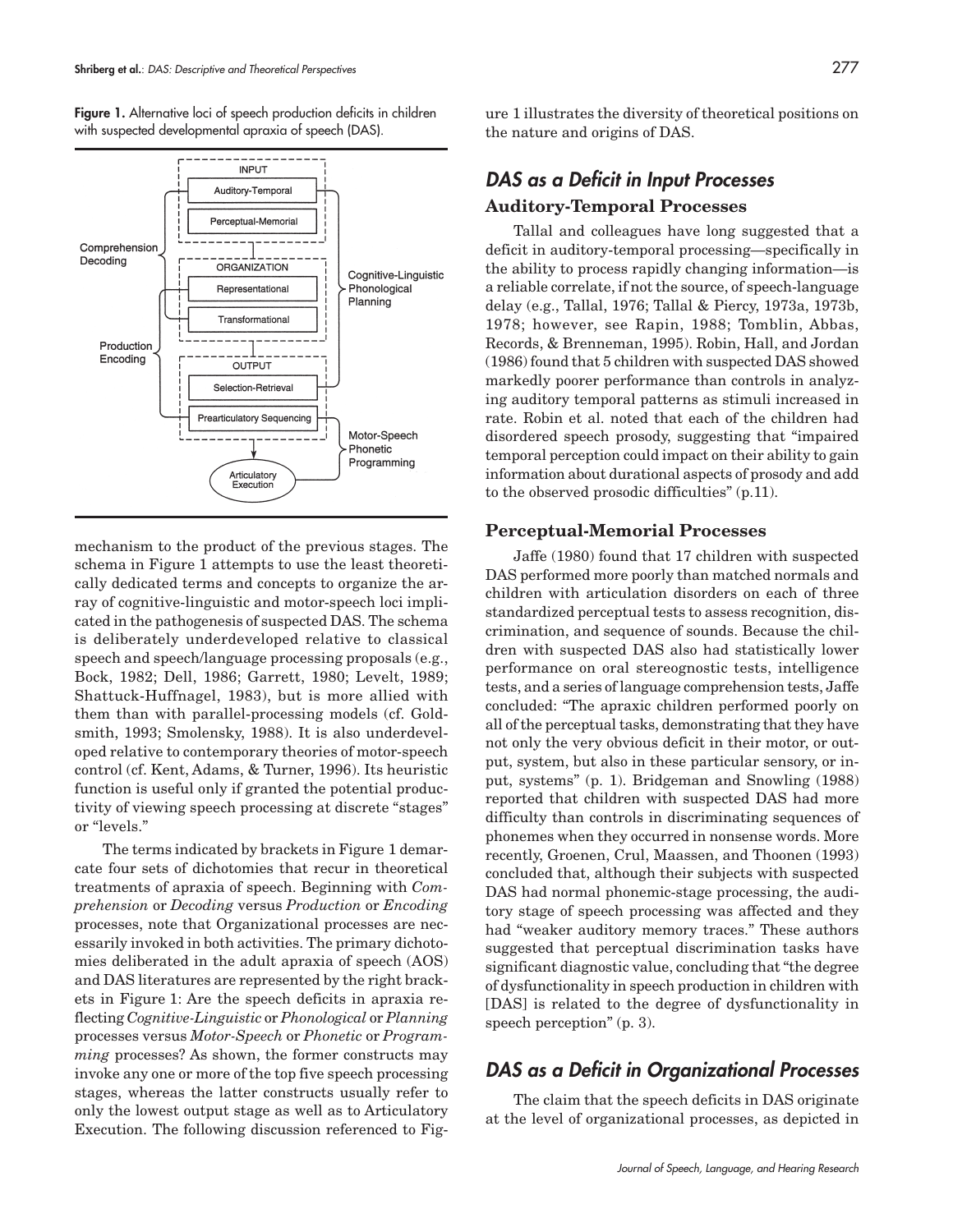Figure 1, has been proposed by researchers taking two general perspectives: across-the-board deficits in language processes, or specific deficits in either the formation of appropriate phonological representations or transformational processes.

The across-the-board linguistic explanatory perspective is reflected by the findings and conclusions of several research groups who emphasize that, unlike children with some other motor speech disorders, children with suspected DAS invariably have language deficits. Arguing against DAS as a clinical entity, Panagos and Bobkoff (1984) proposed that DAS is "a phonological disorder of cognitive origins" (p. 39). A series of studies by Aram and colleagues (e.g., Aram & Glasson, 1979; Ekelman & Aram, 1983) reported that children with suspected DAS have problems with multiple components of expressive grammar: "Apraxia of speech is not confined to the articulatory or motor control aspects of speech. Rather, all levels of expressive language are affected including the lexical, syntactic, and phonemic aspects" (Aram & Glasson, 1979, p. 15). Smith, Marquardt, Cannito, and Davis (1994) also proposed that "DAS typically is included within a broader syndrome marked by delayed expressive language, impaired nonverbal oral movements, and reduced performance on tests of verbal intelligence" (p. 81).

#### **Representational Processes**

Emerging views in both acquired AOS and DAS are that the deficits associated with apraxia are within the representations of morphemes or words. Using nonlinear and feature geometry frameworks, Dogil, Mayer, and Vollmer (1994) propose that adults with AOS have overspecified speech sounds, rather than underspecified speech sounds as posited in several theoretical approaches (cf. Steriade, 1995). Based on the speech errors of 11 children with suspected DAS, which were linguistically similar to those made in normal speech acquisition, Maassen, Thoonen, and Gabreëls (1993) concluded that the deficit is consistent with a "phonological encoding disorder." Based on rhyming deficits in children with suspected DAS, Marion et al. (1993) also proposed that the source of these children's linguistic deficits is within phonological representations. In critique of positions described below and above, they suggest:

The child with DAS may be operating with an impoverished phonological representation system that severely precludes both selection and access to phonological forms guiding motor performance. Such a deficit would also be expected to adversely impact all higher-order language functions predicated on operational and well-formed phonological representations. (p. 3)

Velleman and Strand (1994) also implicate representational level processing, using formalisms from nonlinear phonology and from McNeilage and Davis's (1990) frame-content model of phonological organization and development to characterize the deficits in phonological representations. Velleman and Strand suggest that children with suspected DAS "could be seen as impaired in their ability to generate and utilize frames, which would otherwise provide the mechanisms for analyzing, organizing, and utilizing information from their motor, sensory, and linguistic systems for the production of spoken language" (pp. 119–120). Snow, Marquardt, and Davis (1993) also suggest representational problems at the core of the behaviors associated with DAS, concluding that children with DAS "demonstrate an apparent breakdown in the ability to perceive 'syllableness' and to access and compare syllable representations with regard to position and structure" (p. 5).

### **Transformational Processes**

As indicated in the next section, morphophonemic, allophonic, and sociolinguistic rules appear to be intact in both adults with AOS and children with suspected DAS. For example, McNeil and Kent (1990) report that adults with AOS make suitable adjustments in relative lengths of consonants and vowels, observing appropriate allophone transformation rules. Thus, to date, this speech processing stage has not been implicated as the proximal origin of DAS.

## **DAS as a Deficit in Output Processes Selection-Retrieval Processes**

Buckingham's (1983) perspective on adult AOS as an "apraxia of language" places the loci of adult AOS at the level of selection-retrieval of phonemes:

Language apraxia errors occur at a level of selection and ordering of phonemes that is prior to the articulatory implementation of vocal tract shapes. That is to say, they are committed above the level of phonetic execution. For this reason, errors at the phonological level are more appropriately language errors as opposed to speech errors. Consequently, they are further away from anything directly motoric. (p. 3)

A number of instrumental analyses, however, have failed to support selection-retrieval errors as the loci of adult AOS and DAS. In a widely cited study of an adult with AOS, Itoh, Sasanuma, and Ushijima (1979) tracked velar movements during repeated tokens of target sounds that were produced with variable phonetic precision. Because velar movements for the target sound had a consistent successional pattern of gestures, the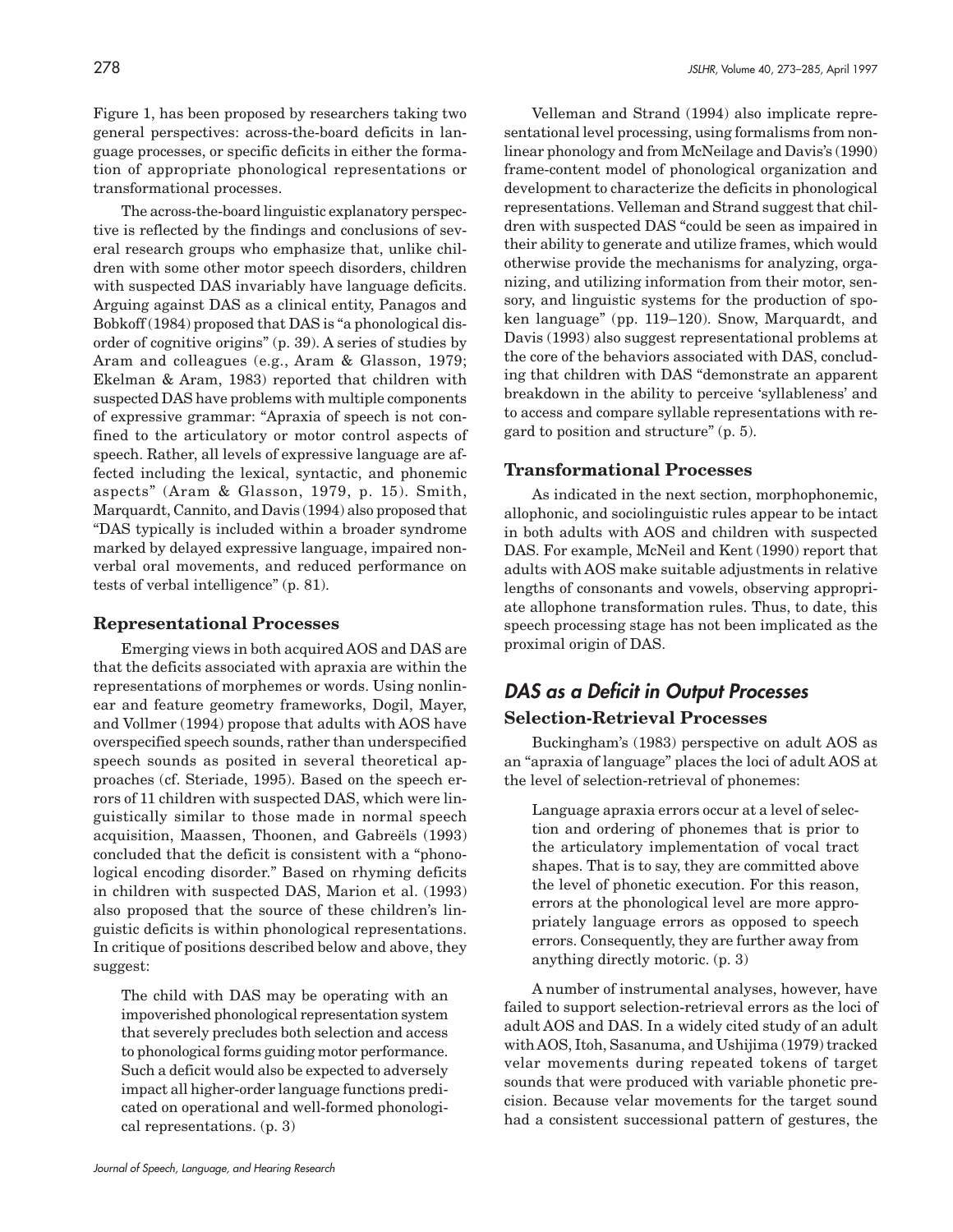authors concluded that the apractic adult speaker was reliably selecting and retrieving the target phoneme. They argued, therefore, that the phonetic variability observed in apraxia involves a lower-level deficit in movement programming, rather than in retrieval of phonemic units.

Negative findings for apraxia as a selection-retrieval deficit have also been reached in several studies of children. In an acoustic study of vowels in children with suspected DAS, Walton and Pollock (1991) supported a "motor theory" noting that: "Although one could argue that there is a phonemic confusion in the speech of these children, one could also argue that their ability to demonstrate these contrasts is lost when their motor systems are taxed or challenged" (p. 5). In an acoustic study of consonants, Maassen, Lamers, Thoonen, and Gabreëls (1993) concluded that because the variability in voiceonset-time (VOT) values observed in their DAS subjects observed phoneme boundaries, the deficit was not at the level of phoneme selection. Relative to theoretical and methodological caveats, it is important to note here the reservations expressed by several investigators when structuralist constructs like *phoneme substitutions* or *phoneme distortions* based on acoustic analysis and/or narrow phonetic transcription are used to infer a speaker's phonological planning or goals (e.g., Allen, 1975; Buckingham, 1983; Liss & Weismer, 1992; McNeil, 1988; McNeil & Kent 1990; Odell, McNeil, Rosenbek, & Hunter, 1990; Pollock & Hall, 1991; Wertz & Rosenbek, 1992).

#### **DAS as a Deficit in Motor Programming**

The alternative to the several cognitive-linguistic *planning* perspectives of DAS is that it is a disorder of motor *programming*. Notice in Figure 1 the demarcation point between planning processes and programming processes, with the latter marking the initiation of output processes. Here is where the simplifications inherent in Figure 1 may be troublesome to motor speech theorists who assign cognitive-linguistic, representational processing to this level as well. Several reviewers of childhood and adult apraxia research have noted problems with the use of the concept of motor *programming* as an explanatory concept. Formally, Panagos and Bobkoff (1984) note that any attempt to assign explanatory status to the products of description is a "first-order isomorphism fallacy." An extended quote from Buckingham (1979) also argues against the reification of programming as an explanatory concept:

When we are told that an apraxia of speech involves disorders in the "programming" of motor speech, we need to know immediately what the units of speech are that are involved and precisely where in the encoding process we are. It is not

clear that the phonemic level is motor in any sense whatsoever. Is the motor level allophonic? Are the allophones specified within broadly defined syllabic units which may straddle lexical boundaries? One should not lose sight of the fact that "program" is a metaphor and may be used as a descriptor at any level of abstraction whatsoever and therefore may be used at the earliest ideational levels or the latest output levels. (p. 218)

Such concerns about the term programming notwithstanding, there is more consensus in the adult AOS literature than in the DAS literature that the type and variability of errors observed in apraxia implicate a programming deficit in motor-speech processing, rather than a planning deficit.

#### **Prearticulatory Sequencing Deficit**

As suggested in several places to this point, the most prevalent theoretical position in acquired and developmental apraxia of speech attributes the variability observed in speech output to deficits in prearticulatory sequencing of the spatiotemporal movements for speech sounds. Following is a sample of definitions of apraxia of speech, each of which proposes deficits at the prearticulatory level of speech-motor control: "an impairment in the mechanisms for programming movements for speech production" (McNeil & Kent, 1990, p. 350); "a breakdown in the spatial/temporal properties of movements which cannot be explained by direct sensory-motor pathology nor comprehension deficits" (Crary, 1984, p. 33, paraphrasing Geschwind, 1975); "a neurologically based disorder in the ability to program movements for speech volitionally in the absence of impaired neuromuscular function" (Smith et al., 1994, p. 81). Grunwell and Yavas (1988) proposed a prearticulatory sequencing rather than a representational deficit in DAS, finding discrepancies between well-developed segmental phonetic repertoire and restricted phonetic structures.

A widely cited definition of apraxia of speech, also locating the deficit in a prearticulatory level of speechmotor control, is that proposed by Darley (1969) (Rosenbek et al., 1984, referencing the citation by Deal & Darley, 1972, p. 639):

…an articulatory disorder resulting from impairment, as a result of brain damage, of the capacity to program the positioning of speech musculature and the sequencing of muscle movements for the volitional production of phonemes….The speech musculature does not show significant weakness, slowness, or incoordination when used for reflex and automatic acts. Prosodic alterations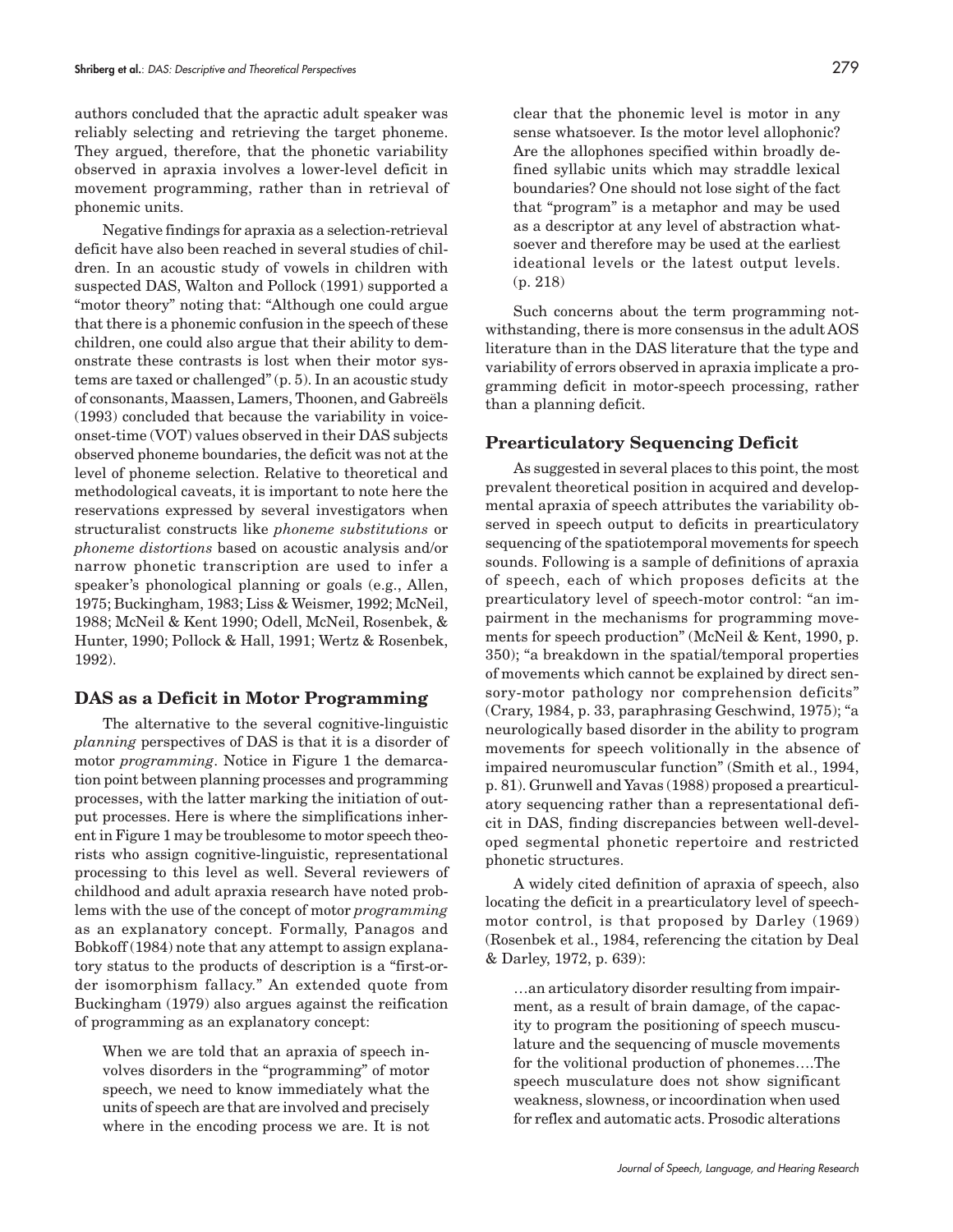may be associated with the articulatory problem, perhaps in compensation for it. (p. 12)

In the present context, the observation about prosodic alterations in Darley's and other definitions of apraxia of speech is particularly important. As explored in the second and third papers in this series, a question is whether abnormal prosody is an optional correlate of acquired AOS, or whether it is a central feature of the disorder. Theoretically, this issue depends upon one's view of how prosodic and articulatory processes are represented at the prearticulatory level of motor control. Kent and McNeil's (1987) position is that there is dissociation between the prosodic and segmental levels in motor-speech programming. They develop the following description of prearticulatory programming in relation to the dysprosody observed in acquired AOS:

Slots-fillers and frames-contents are similar ideas about speech organization motivated largely by the conclusion that the explanation of normal speech sequencing errors, especially exchange errors, requires a separate specification of syllable structure and phonetic (or phonemic) segments. We believe that, at the least, the prearticulatory representation contains information on syllable structure and segment composition. Because these two bodies of information are held separately, they are susceptible to separate loss or error. Furthermore, the syllabic and segmental specifications only gradually lose their separateness in motor control. Syllabic organization is a primary level of cohesion in which (1) suprasegmental information is given form in the prosodic envelope of a syllabic sequence; and (2) segmental information is converted to movements (preferably compound trajectories defined by compatible sequential goals [Shaffer, 1982]). Finally, the prosodic envelope based on syllabic sequences guides output monitoring and is a first line of linkage between the monitored acoustics output and the slot-filler specifications in the prearticulatory representation. When phonetic-motoric coding is vulnerable to error, as in the neurologic disorders studied here, speakers may allocate more resources to the slot-filler specifications of individual syllables and the motoric realization. Syllable lengthening and long intersyllabic pauses may result. (p. 213)

Thus, as with other descriptions of apraxia that view dysprosodies as secondary characteristics, Kent and McNeil propose that the dysprosody observed in acquired AOS may be due to resource allocation limitations.

What is important to underscore for the studies in this three-part report is that the presumed apractic

difficulties at the prearticulatory stage of speech-motor control are centered on segmental, not suprasegmental, difficulties. Research support for such deficits are marshaled from studies such as those cited above that reject an explanation of phonemic and allophonic variability observed in apraxia as evidence of "linguistic" selection-retrieval processes. Rather, most theoretical explications of acquired apraxia of speech invoke deficits in prearticulatory sequencing of articulatory segments. However, as reviewed above, among theorists in developmental apraxia of speech, there is an emerging interest in representational processes as the loci that may more adequately explain the segmental, suprasegmental, and other linguistic deficits observed in children with suspected DAS.

# **A Local Ascertainment Study of Suspected DAS**

If there currently is no descriptive, diagnostic, or theoretical consensus on the nature and origin of DAS, why does "suspected DAS" persist as a tentative classification label in clinical contexts? As suggested in the brief literature review and in most others, suspected DAS appears to provide a functional solution to the puzzle of children who are not making good progress despite early, frequent, and competent speech services.

To assess the validity and explore the implications of this thesis we conducted a records search of a local database. The goal was to gain a perspective on the reasons why some children are referred to a university phonology clinic for assessment and possible management of suspected DAS. Findings from this retrospective study would be used to interpret individual differences in the three studies to be reported in the following papers.

# **Method Subjects**

Table 1 is a summary of information for 148 children under the age of 16 who were referred to the university Phonology Clinic in Madison, Wisconsin, over a 5-year period. The first group of entries in Table 1 are children referred only for assessment and the second group of entries describe children referred for assessment and intervention. The assessment only group  $(n =$ 27) includes 20 children (74%) who were referred by speech-language pathologists from the local public schools or surrounding community and 7 children (26%) referred by professionals from a multidisciplinary diagnostic team that is a part of the clinical service unit at the center housing the Phonology Clinic (the Harry A.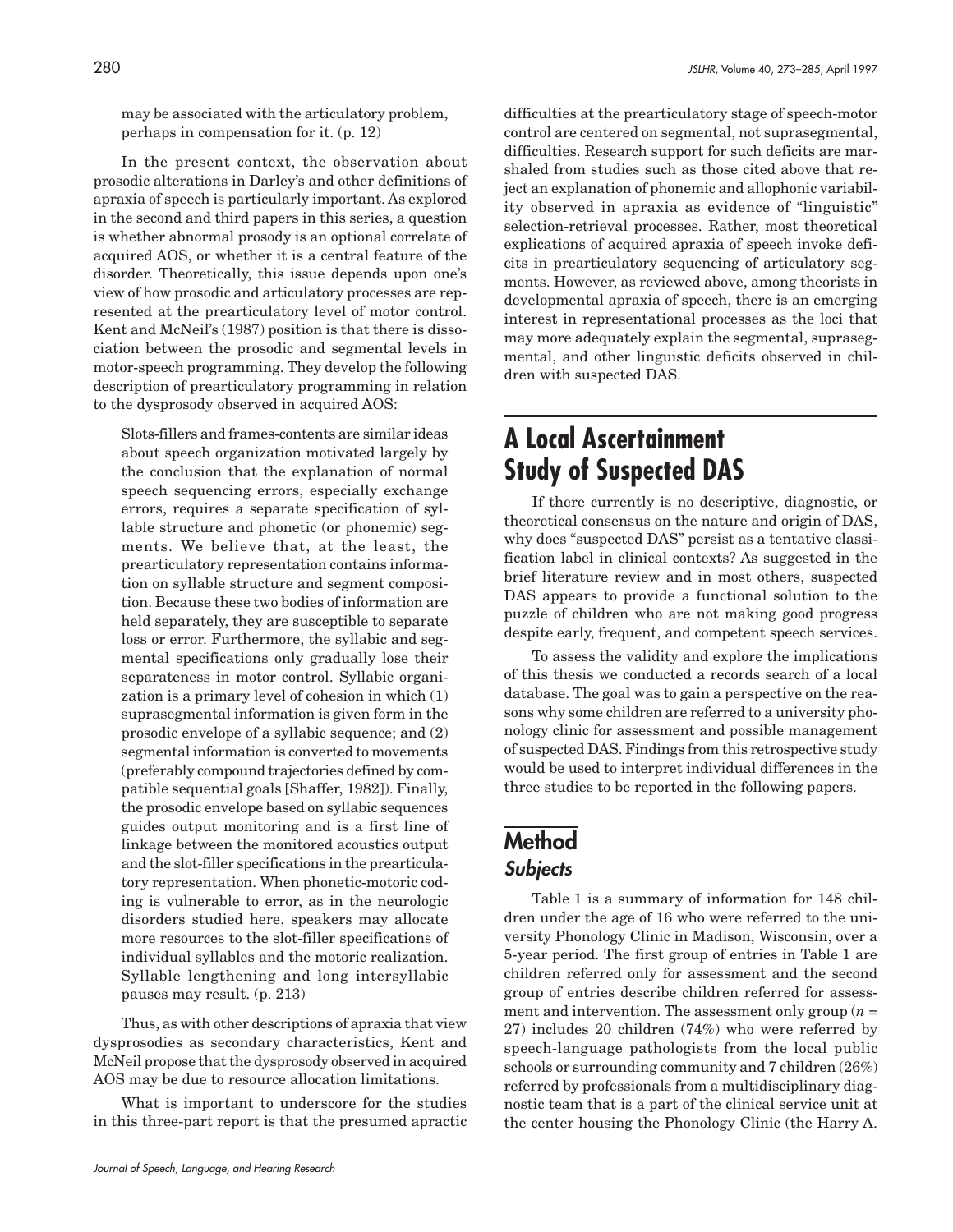| Suspected<br><b>DAS</b>                       | Assessment only                 |                           |       | Assessment and intervention                     |                |                |       | All   |
|-----------------------------------------------|---------------------------------|---------------------------|-------|-------------------------------------------------|----------------|----------------|-------|-------|
|                                               | Speech-language<br>pathologists | Multidisciplinary<br>team | Total | Speech-language Early childhood<br>pathologists | screening team | <b>Parents</b> | Total | Total |
| No                                            | 12                              | 5                         | 17    | 14                                              | 97             |                | 117   | 134   |
| Yes                                           | 8                               |                           | 10    | 4                                               | 0              | 0              | 4     | 14    |
| Total                                         | 20                              |                           | 27    | 18                                              | 97             |                | 121   | 148   |
| Percentage of referrals<br>with suspected DAS | 40%                             | 29%                       | 37%   | 22%                                             | 0%             | 0%             | 3%    | 10%   |

**Table 1.** Descriptive statistics for 148 children referred to the university Phonology Clinic in Madison, Wisconsin.

Waisman Center on Mental Retardation and Human Development). The assessment and intervention group  $(n = 121)$  includes children referred from three sources: 18 children were referred by speech-language pathologists from the local public schools; 97 children were referred by an early childhood screening team from the local public schools; and 7 children were referred directly by their parents.

# **Ascertainment Information Referrals by the Early Childhood**

## **Screening Team**

The early childhood screening team referenced in Table 1 consisted of a teacher with a background in special education and a speech-language pathologist, both of whom had over 10 years experience screening children. The screening procedure begins with the caregivers contacting the schools to arrange for the screening because they have concerns or someone—usually a preschool teacher—has raised questions about the child's functional abilities in the area of learning, speech, or language. The team conducts a home visit to assess the child using a standard assessment protocol. Children referred to the Phonology Clinic meet two criteria: (a) The team determines that their needs are determined to be specific for speech, rather than an early childhood placement, and (b) caregivers elect to bring their child for twice-weekly, 50-minute sessions at the Phonology Clinic, rather than having their child enrolled for services by a speech-language pathologist in the neighborhood school. It should be noted that parental choice of service provider is not associated with severity of involvement, because children enrolled in the Phonology Clinic reflect all levels of severity, many fairly mild.

### **Referrals by Speech-Language Pathologists in Schools**

Referrals to the university Phonology Clinic by speech-language pathologists in the schools were typically made for one of three reasons. For most of the referred children, the goal was to maintain programming over the summer so that a child would not regress. The next most frequent reason for referral was concern about a child's slow progress, with the hope that additional speech services in the Phonology Clinic would help. The other reason for referral was a speech-language pathologist's concern not only with slow progress, but also with a specific observation that raised the question of possible or suspected DAS. Thus, slow progress alone did not invariably lead to suspected DAS, at least for the experienced speech-language pathologists in the local community.

#### **Referrals From Parents**

Referrals directly from parents typically occurred because they had another child who received speech services in the Phonology Clinic or had heard about the clinic from another parent or professional in the community who was pleased with the service. For some children, there was concern about the child's rate of progress or lack of generalization, with questions regarding suspected DAS.

### **Results**

The data in Table 1 indicate large differences in the sources, and therefore ages, of referrals for the 14 children with suspected DAS. Of the 97 preschool children referred for intervention by the two experienced members of the early childhood screening team, there were no children (0%) whose speech delays were suspected to be associated with DAS. In contrast, 22%–40% of the 45 children referred by speech-language pathologists, working alone or on multidisciplinary teams, were suspected to have DAS. Most of these children were considerably older than the preschool children referred by the early childhood team, and all had been enrolled in intervention services in schools.

# **Conclusions**

The findings in Table 1 support the strong functional value of *suspected DAS* as a diagnostic label. These data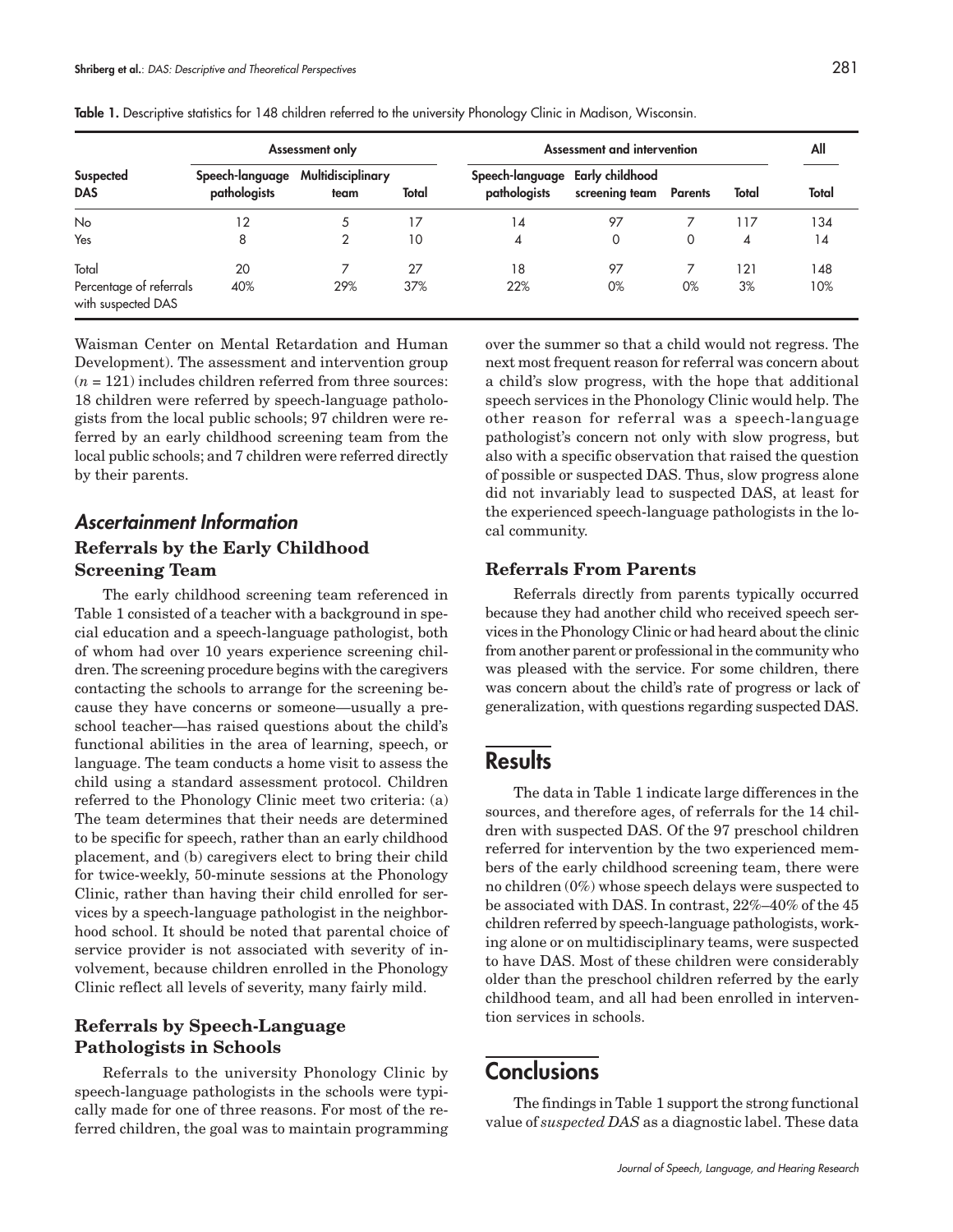suggest that, among experienced speech-language pathologists, the construct of DAS is associated with an otherwise inexplicable lack of progress. Considering the widespread dissemination of information on normal and disordered phonology during the past 2 decades, including advances in treatment efficacy, children whose speech delays have not normalized with contemporary intervention procedures appear to be the prime candidates for the tentative classificatory term suspected DAS. It should also be noted that referral rates are influenced by the reputation of the diagnostic center. Colleagues with known expertise in DAS report that their referral rates from speech-language pathologists working with older children with suspected DAS are even higher than the approximately 1 out of every 10 children referred to our Phonology Clinic.

The literature review and the local ascertainment study suggest two conclusions concerning the state of knowledge about characteristics of DAS and alternative theoretical perspectives. First, the primary research problem affecting both description and explanation is that findings to date are based on children with *suspected* DAS. Without a diagnostic marker for the disorder, there is a circularity in the inferences that can be made about deficits that define the disorder and the psycholinguistic processes that underlie the deficits. DAS appears to persist as a clinically functional explanation for children with speech delays that, in some way, differ from error patterns in typical speech delay and that take longer to normalize even with usually sufficient intervention.

A second conclusion, notwithstanding the lack of a diagnostic marker, is that DAS is classified in textbooks as a motor-speech disorder involving deficits in the prearticulatory sequencing of segmental targets. That is, despite cautions about confusing description with explanation and in the absence of the neurological support documented in the adult AOS literature, DAS is viewed as a developmental form of an acquired motorspeech disorder. Thus, any claim that DAS reflects a deficit in "linguistic" stages—including representational, transformational, and, in some systems, selection and retrieval processes—threatens the nosological validity of the term *apraxia* of *speech* as documented in the literature on praxis disorders.

The primary goal of the three studies reported in two following papers is to address the first problem—to determine whether a diagnostic marker for DAS can be identified using several clinical samples of children with suspected DAS and detailed speech and prosody-voice analysis methods. Secondary goals are to address the level of support for several hypotheses about the nature and origin of DAS, and to consider implications for research and clinical practice.

#### **Acknowledgments**

This research was supported by a grant from the U.S. Public Health Service, NIDCD DC00496. We thank Thomas Marquardt, Karen Pollock, Donald Robin, and an anonymous JSLHR reviewer for excellent editorial critique of this paper series, and Diane Austin for competent assistance with the manuscript.

#### **References**

- **Allen, G. D.** (1975). Speech rhythm: Its relation to performance universals and articulatory timing. *Journal of Phonetics, 3*, 75–86.
- **American Psychiatric Association.** (1994). *Diagnostic and statistical manual of mental disorders* (4th ed.). Washington, DC: Author.
- **Aram, D. M., & Glasson, C.** (1979). *Developmental apraxia of speech*. Paper presented at the Annual Convention of the American Speech-Language-Hearing Association, Los Angeles, CA.
- **Aram, D. M., & Nation, J. E.** (1982). *Child language disorders* (pp. 144–249). St. Louis: C. V. Mosby.
- **Bernthal, J. E., & Bankson, N. W.** (1993). *Articulation and phonological disorders* (3rd ed.). Englewood Cliffs, NJ: Prentice Hall.
- **Bock, J. K.** (1982). Toward a cognitive psychology of syntax: Information processing contributions to sentence formulation. *Psychological Review, 89*, 1–47.
- **Bridgeman, E., & Snowling, M.** (1988). The perception of phoneme sequence: A comparison of dyspraxic and normal children. *British Journal of Disorders of Communication, 23*, 245–252.
- **Buckingham, H. W.** (1979). Explanation in apraxia with consequences for the concept of apraxia of speech. *Brain and Language, 8*, 202–226.
- **Buckingham, H. W.** (1983). Apraxia of language vs. apraxia of speech. In R. Magill (Ed.), *Memory and control of action* (pp. 243–280). Amsterdam: North-Holland.
- **Cohen, M. M., Jr.** (1995). Syndrome delineation and heterogeneity. In R. J. Gorlin, H. V. Toriello, & M. M. Cohen, Jr. (Eds.), *Hereditary hearing loss and its syndromes* (pp. 5–8). New York: Oxford University Press.
- **Crary, M. A.** (1984). A neurolinguistic perspective on developmental verbal dyspraxia. *Communicative Disorders, 9(3)*, 33–48.
- **Crary, M. A.** (1993). *Developmental motor speech disorders*. San Diego, CA: Singular Publishing Group.
- **Darley, F. L.** (1969). *The classification of output disturbance in neurologic communication disorders*. Paper presented at the Annual Convention of the American Speech-Language-Hearing Association, Chicago, IL.
- **Deal, J. L., & Darley, F. L.** (1972). The influence of linguistic and situational variables on phonemic accuracy in apraxia of speech. *Journal of Speech and Hearing Research, 15*, 639–653.
- **Dell, G.** (1986). A spreading-activation theory of retrieval in sentence production. *Psychological Review, 93*, 283–321.
- **Dogil, G., Mayer, J., & Vollmer, K.** (1994, November). *A*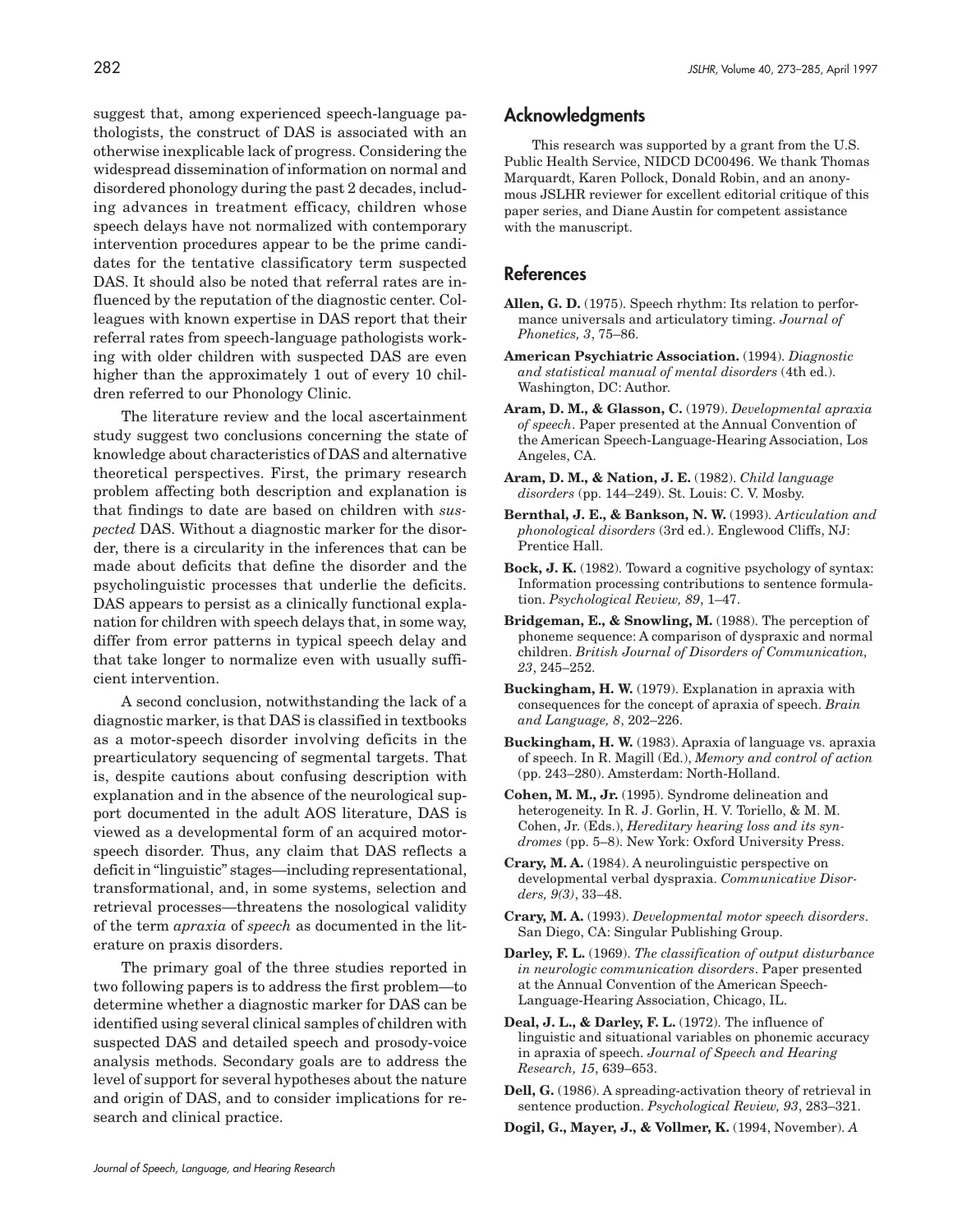*representational account for apraxia of speech*. Paper presented at the Fourth Symposium of the International Clinical Phonetics and Linguistic Association, New Orleans, LA.

**Edwards, M. L., & Shriberg, L. D.** (1983). *Phonology: Applications in communicative disorders*. San Diego, CA: College-Hill.

**Ekelman, B. L., & Aram, D. M.** (1983). Syntactic findings in developmental verbal apraxia. *Journal of Communication Disorders, 16,* 237–250.

**Elbert, M., Dinnsen, D. A., & Weismer, G.** (1984). Phonological theory and the misarticulating child. *ASHA Monographs*, No. 22. Rockville, MD: American Speech-Language-Hearing Association.

**Ferry, P. C., Hall, S. M., & Hicks, J. L.** (1975). "Dilapidated" speech: Developmental verbal dyspraxia. *Developmental Medicine and Child Neurology, 17*, 749–756.

Garrett, M. (1980). Levels of processing in sentence production. In B. Butterworth (Ed.), *Language production* (Vol. 1, pp. 177–220). London: Academic.

**Gerber, S. E.** (1990). *Prevention: The etiology of communicative disorders in children*. Englewood Cliffs, NJ: Prentice-Hall.

**Geschwind, N.** (1975). The apraxias: Neural mechanisms of disorders of learned movement. *American Scientist, 63*,188–195.

**Goldsmith, J.** (Ed.). (1993). *The last phonological rule: Reflections on constraints and derivations*. Chicago: University of Chicago Press.

**Groenen, P., Crul, T., Maassen, B., & Thoonen, G.** (1993, November). *Perception and production of place features in developmental verbal dyspraxia*. Paper presented at the Annual Convention of the American Speech-Language-Hearing Association, Anaheim, CA.

**Grunwell, P., & Yavas, J.** (1988). Phonotactic restrictions in disordered child phonology: A case study. *Clinical Linguistics & Phonetics, 2*, 1–16.

**Guyette, T. W., & Diedrich, W. M.** (1981). A critical review of developmental apraxia of speech. In N. J. Lass (Ed.), *Speech and language: Advances in basic research and practice* (Vol. 5, pp. 1–49). New York: Academic Press.

**Hall, P. K., Jordan, L. S., & Robin, D. A.** (1993). *Developmental apraxia of speech: Theory and clinical practice*. Austin, TX: Pro-Ed.

**Hayden, D. A.** (1994). Differential diagnosis of motor speech dysfunction in children. *Clinics in Communication Disorders, 4*, 119–141.

**Hayden, D. A., & Square, P. A.** (1993, November). *A systems approach for the differential diagnosis of developmental apraxia*. Paper presented at the Annual Convention of the American Speech-Language-Hearing Association, Anaheim, CA.

**Herrmann, J., & Opitz, J. M.** (1974). Naming and nomenclature of syndromes. *Birth Defects, 10*, 69–86.

**Itoh, M., Sasanuma, S., & Ushijima, T.** (1979). Velar movements during speech in a patient with apraxia of speech. *Brain and Language, 7*, 227–239.

**Jablonski, S.** (1991). Syndrome: A historical note. In S. Jablonski, *Jablonski's dictionary of syndromes and*

*eponymic diseases* (pp. viii–ix). Malabor, FL: Kreger.

**Jaffe, M. B.** (1980, November). *An investigation of perceptual abilities in developmental apraxia of speech and comparison with functional articulation disorders*. Paper presented at the Annual Convention of the American Speech-Language-Hearing Association, Detroit, MI.

**Jaffe, M. B.** (1986). Neurological impairment of speech production: Assessment and treatment. In A. Holland & J. M. Costello (Eds.), *Handbook of speech and language disorders* (pp. 157–186). San Diego, CA: College-Hill Press.

**Jorgenson, R. J.** (1989). Problems in nomenclature of craniofacial disorders. *Journal of Craniofacial Genetics and Developmental Biology, 9*, 7–20.

**Kent, R.** (1976). Anatomical and neuromuscular maturation of the speech mechanism: Evidence from acoustic studies. *Journal of Speech and Hearing Research, 19*, 421–447.

**Kent, R. D., Adams, S. G., & Turner, G. S.** (1996). Models of speech production. In N. J. Lass (Ed.), *Principles of experimental phonetics* (pp. 3–45). St. Louis, MO: Mosby-Year Book.

**Kent, R. D., & McNeil, M. R.** (1987). Relative timing of sentence repetition in apraxia of speech and conduction aphasia. In J. H. Ryalls (Ed.), *Phonetic approaches to speech production in aphasia and related disorders* (pp. 181–220). Boston, MA: Little, Brown and Company.

**La Voi, G. W.** (1986, November). *A comparative analysis of selected variables in apraxic and nonapraxic children*. Paper presented at the Annual Convention of the American Speech-Language-Hearing Association, Detroit, MI.

**Lebrun, Y.** (1989). Apraxia of speech: The history of a concept. In P. Square-Storer (Ed.), *Acquired apraxia of speech in aphasic adults: Theoretical and clinical issues* (pp. 3–19). Hillsdale, NJ: Lawrence Erlbaum.

**Levelt, W. J. M.** (1989). *Speaking: From intention to articulation*. Cambridge, MA: MIT Press.

**Lewis, B. A., Ekelman, B. L., & Aram, D. M.** (1989). A familial study of severe phonological disorders. *Journal of Speech and Hearing Research, 32*, 713–724.

**Liss, J. M., & Weismer, G.** (1992). Qualitative acoustic analysis in the study of motor speech disorders [Letter]. *Journal of the Acoustical Society of America, 92*, 2984– 2987.

**Locke, J. L.** (1994). Gradual emergence of developmental language disorders. *Journal of Speech and Hearing Research, 37*, 608–616.

**Love, R. J.** (1992). Developmental verbal dyspraxia. In R. J. Love, *Childhood motor speech disability* (pp. 94–111). New York: Macmillan.

**Ludlow, C. L., & Dooman, A. G.** (1992). Genetic aspects of idiopathic speech and language disorders. *Otolaryngologic Clinics of North America, 5*, 979–994.

**Maassen, B., Lamers, M., Thoonen, G., & Gabreëls, F.** (1993, November). *Voice-onset-time (VOT) in /d/ - /t/ by children with DVD*. Paper presented at the Annual Convention of the American Speech-Language-Hearing Association, Anaheim, CA.

**Maassen, B., Thoonen, G., & Gabreëls, F.** (1993, November). *Developmental verbal dyspraxia as a phonological*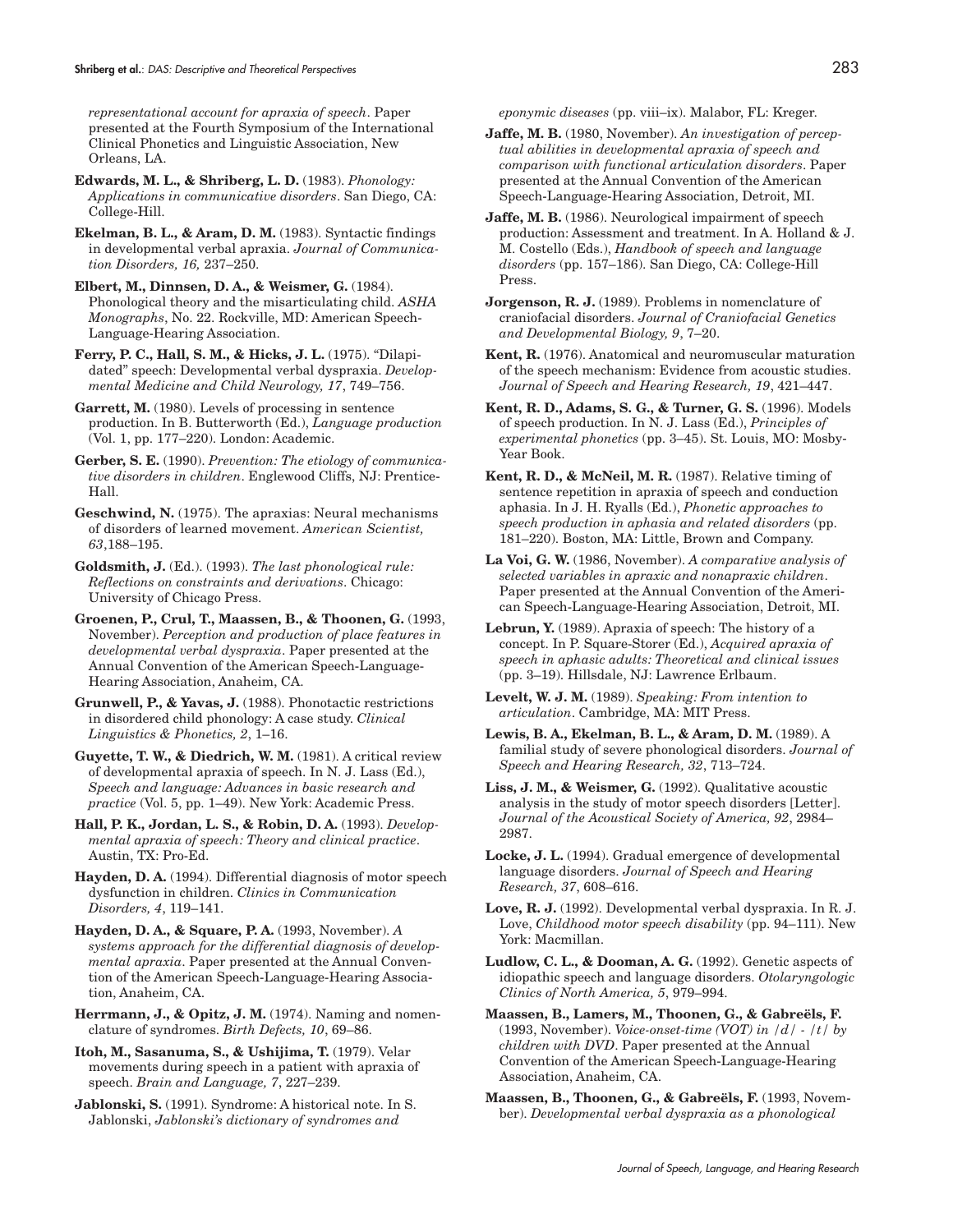*encoding disorder*. Paper presented at the Annual Convention of the American Speech-Language-Hearing Association, Anaheim, CA.

- **Marion, M. J., Sussman, H. M., & Marquardt, T. P.** (1993). The perception and production of rhyme in normal and developmentally apraxic children. *Journal of Communication Disorders, 26*, 129–160.
- **Marlette, A., & Deputy, P. N.** (1988, November). *Outline for diagnosing developmental dyspraxia using necessary and sufficient criteria*. Paper presented at the Annual Convention of the American Speech-Language-Hearing Association, Boston, MA.

**McNeil, M. R.** (1988, November). *Linguistic (phonologic) versus motoric (phonetic) impairment in apraxia of speech*. Paper presented at the Annual Convention of the American Speech-Language-Hearing Association, Boston, MA.

**McNeil, M. R., & Kent, R. D.** (1990). Motoric characteristics of adult aphasic and apraxic speakers. In G. E. Hammond (Ed.), *Cerebral control of speech and limb movements* (pp. 349–386). New York: Elsevier.

- **McNeilage, P. F., & Davis, B. L.** (1990). Acquisition of speech production: Frames then content. In M. Geannerod (Ed.), *Attention and performance XIII: Motor representation and control* (pp. 453–476). Hillsdale, NJ: Lawrence Erlbaum.
- **Milloy, N. R., & Summers, L.** (1989). Six years on–do claims still hold? Four children reassessed on a procedure to identify developmental articulatory dyspraxia. *Child Language Teaching and Therapy, 5*, 287–303.

**Morley, M. E.** (1972). *The development and disorders of speech in childhood* (3rd ed.). Baltimore: Williams and Wilkins.

- **Murdoch, B. E., Porter, S., Younger, R., & Ozanne, A.** (1984). Behaviours identified by South Australian clinicians as differentially diagnostic of developmental articulatory dyspraxia. *Australian Journal of Human Communication Disorders, 12(2)*, 55–70.
- **Odell, K., McNeil, M. R., Rosenbek, J. C., & Hunter, L.** (1990). Perceptual characteristics of consonant productions by apraxic speakers. *Journal of Speech and Hearing Disorders, 55*, 345–359.

Panagos, J. M., & Bobkoff, K. (1984). Beliefs about developmental apraxia of speech. *Australian Journal of Human Communication Disorders, 12(2)*, 39–52.

**Pennington, B. F.** (1986). Issues in the diagnosis and phenotype analysis of dyslexia: Implications for family studies. In S. D. Smith (Ed.), *Genetics and learning disabilities* (pp. 69–96). San Diego, CA: College-Hill Press.

**Pollock, K. E., & Hall, P. K.** (1991). An analysis of the vowel misarticulations of five children with developmental apraxia of speech. *Clinical Linguistics & Phonetics, 5*, 207–224.

**Rapin, I.** (1988). Developmental language disorders: Discussion. In J. M. Kavanagh & T. J. Truss, Jr. (Eds.), *Proceedings of the National Conference on Learning Disabilities* (pp. 273–280). Parkton, MD: York Press.

**Riley, G. D.** (1984). Developmental verbal dyspraxia: A clinical perspective. *Australian Journal of Human Communication Disorders, 12(2)*, 83–91.

- **Robin, D. A., Hall, P. K., & Jordan, L. S.** (1986, November). *Auditory processing deficits in developmental verbal apraxia*. Paper presented at the Annual Convention of the American Speech-Language-Hearing Association, Detroit, MI.
- **Rosenbek, J. C., Kent, R. D., & LaPointe, L. L.** (1984). Apraxia of speech: An overview and some perspectives. In J. C. Rosenbek, M. R. McNeil, & A. E. Aronson, *Apraxia of speech: Physiology, acoustics, linguistics, management* (pp. 1–72). San Diego, CA: College-Hill Press.

**Rosenbek, J. C., & Wertz, R. T.** (1972). A review of fifty cases of developmental apraxia of speech. *Language, Speech, and Hearing Services in Schools, 5*, 23–33.

**Shattuck-Hufnagel, S.** (1983). Sublexical units and suprasegmental structure in speech production planning. In P. MacNeilage (Ed.), *The production of speech* (pp. 109– 136). New York: Springer-Verlag.

**Shaywitz, S. E., Shaywitz, B. A., Fletcher, J. M., & Escobar, M. D.** (1990). Prevalence of reading disability in boys and girls. *Journal of the American Medical Association, 264*, 998–1002.

**Shriberg, L. D.** (1994). Five subtypes of developmental phonological disorders. *Clinics in Communication Disorders, 4(1)*, 38–53.

**Shriberg, L. D., Aram, D. M., & Kwiatkowski, J.** (1997a). Developmental apraxia of speech: II. Toward a diagnostic marker. *Journal of Speech, Language, and Hearing Research, 40*, 286–312.

**Shriberg, L. D., Aram, D. M., & Kwiatkowski, J.** (1997b). Developmental apraxia of speech: III. A subtype marked by inappropriate stress. *Journal of Speech, Language, and Hearing Research, 40*, 313–337.

**Shriberg, L. D., Gruber, F. A., & Kwiatkowski, J.** (1994). Developmental phonological disorders III: Long-term speech-sound normalization. *Journal of Speech and Hearing Research, 37*, 1151–1177.

**Shriberg, L. D., & Kwiatkowski, J.** (1994). Developmental phonological disorders I: A clinical profile. *Journal of Speech and Hearing Research, 37*, 1100–1126.

**Smith, B., Marquardt, T. P., Cannito, M., & Davis B.** (1994). Vowel variability in developmental apraxia of speech. In J. A. Till, K. M. Yorkston, & D. R. Buekelman (Eds.), *Motor speech disorders* (pp. 81–89). Baltimore, MD: Brookes.

**Smolensky, P.** (1988). On the proper treatment of connectionism. *Behavioral and Brain Sciences, 11*, 1–74.

**Snow, T. L., Marquardt, T. P., & Davis, B. L.** (1993, November). *Syllable recognition in apraxia of speech*. Paper presented at the Annual Convention of the American Speech-Language-Hearing Association, Anaheim, CA.

**Stackhouse, J.** (1992). Developmental verbal dyspraxia I: A review and critique. *European Journal of Disorders of Communication, 27*, 19–34.

**Steriade, D**. (1995). In J. Goldsmith (Ed.), *The handbook of phonological theory* (pp. 114–174). Cambridge, MA: Blackwell.

**Tallal, P.** (1976). Rapid auditory processing in normal and disordered language development. *Journal of Speech and Hearing Research, 19*, 561–571.

**Tallal, P., & Piercy, M.** (1973a). Deficits of nonverbal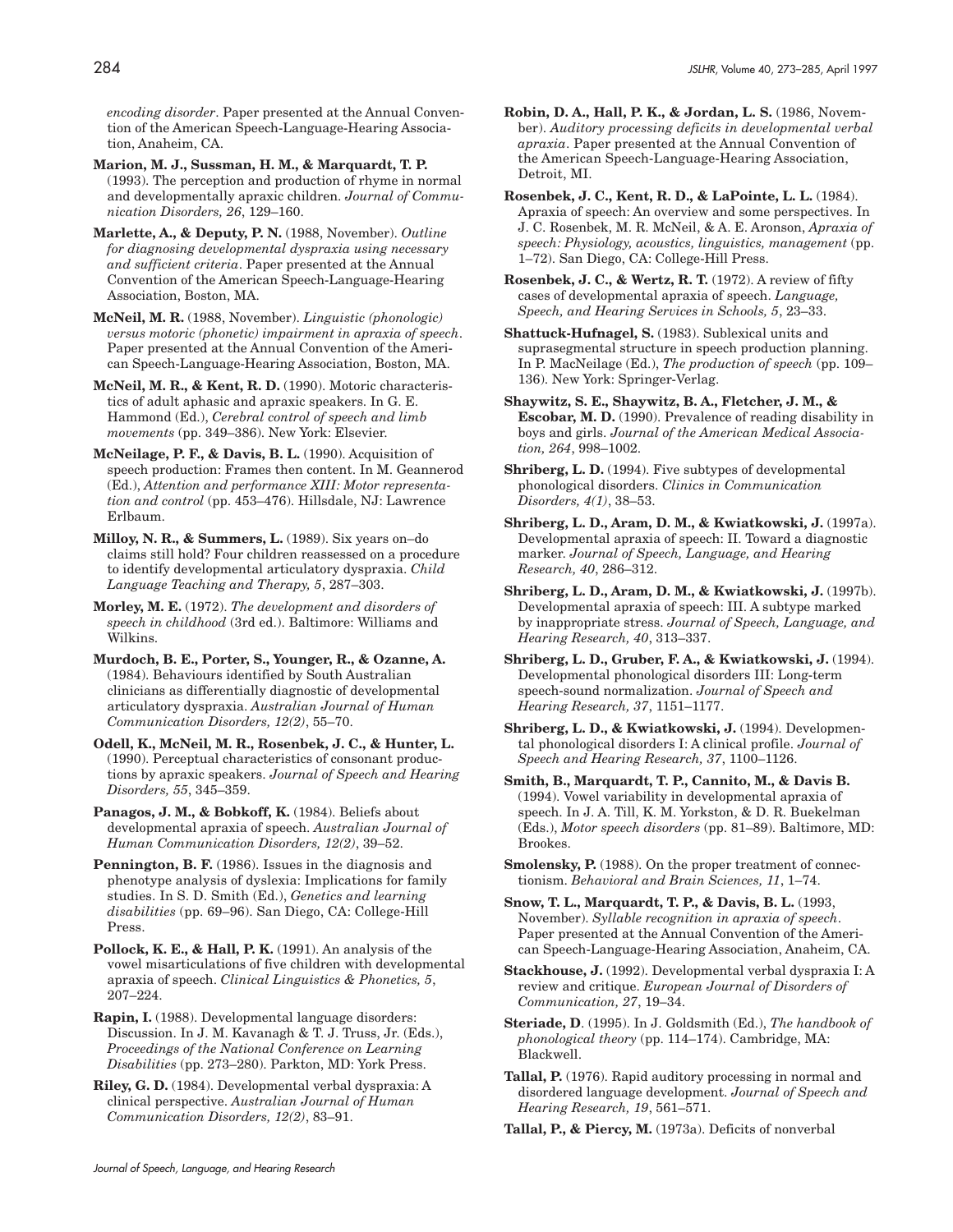auditory perception in children with developmental dysphasia. *Nature, 241*, 468–499.

- **Tallal, P., & Piercy, M.** (1973b). Developmental dysphasia: Impaired rate of nonverbal processing as a function of sensory modality. *Neuropsychologia, 11*, 389–398.
- **Tallal, P., & Piercy, M.** (1978). Deficits of auditory perception in children with developmental dysphasia. In M. Wyke (Ed.), *Developmental dysphasia* (pp. 63–84). New York: Academic Press.
- **Tomblin, J. B., Abbas, P. J., Records, N. L., & Brenneman, L. M.** (1995). Auditory evoked responses to frequency-modulated tones in children with specific language impairment. *Journal of Speech and Hearing Research, 38*, 387–392.
- **Velleman, S. L., & Strand, K.** (1994). Developmental verbal dyspraxia. In J. E. Bernthal & N. W. Bankson (Eds.), *Child phonology: Characteristics, assessment, and intervention with special populations* (pp. 110–139). New York: Thieme.
- **Walton, J. E., & Pollock, K. E.** (1991, November). *Acoustic validation of vowel patterns in developmental apraxia of speech*. Paper presented at the Annual Convention of the American Speech-Language-Hearing Association, Atlanta, GA.
- **Wertz, R. T., & Rosenbek, J. C.** (1992). Where the ear fits: A perceptual evaluation of motor speech disorders. *Seminars in Speech and Language, 13*, 39–54.
- **Williams, R., Ingham, R. J., & Rosenthal, J.** (1981). A further analysis for developmental apraxia of speech in children with defective articulation. *Journal of Speech and Hearing Research, 24*, 496–506.
- **Yoss, K. A.** (1975, May). *Developmental apraxia of speech in children: Familial patterns and behavioral characteristics*. Paper presented at the ASHA North Central Regional Conference, Minneapolis, MN.
- **Yoss, K. A., & Darley, F. L.** (1974). Developmental apraxia of speech in children with defective articulation. *Journal of Speech and Hearing Research, 17*, 399–416.

Received June 4, 1996

Accepted October 13, 1996

Contact author: Lawrence D. Shriberg, PhD, Phonology Project, Waisman Center on Mental Retardation and Human Development, University of Wisconsin-Madison, 1500 Highland Avenue, Madison, WI 53705. Email: shriberg@waisman.wisc.edu